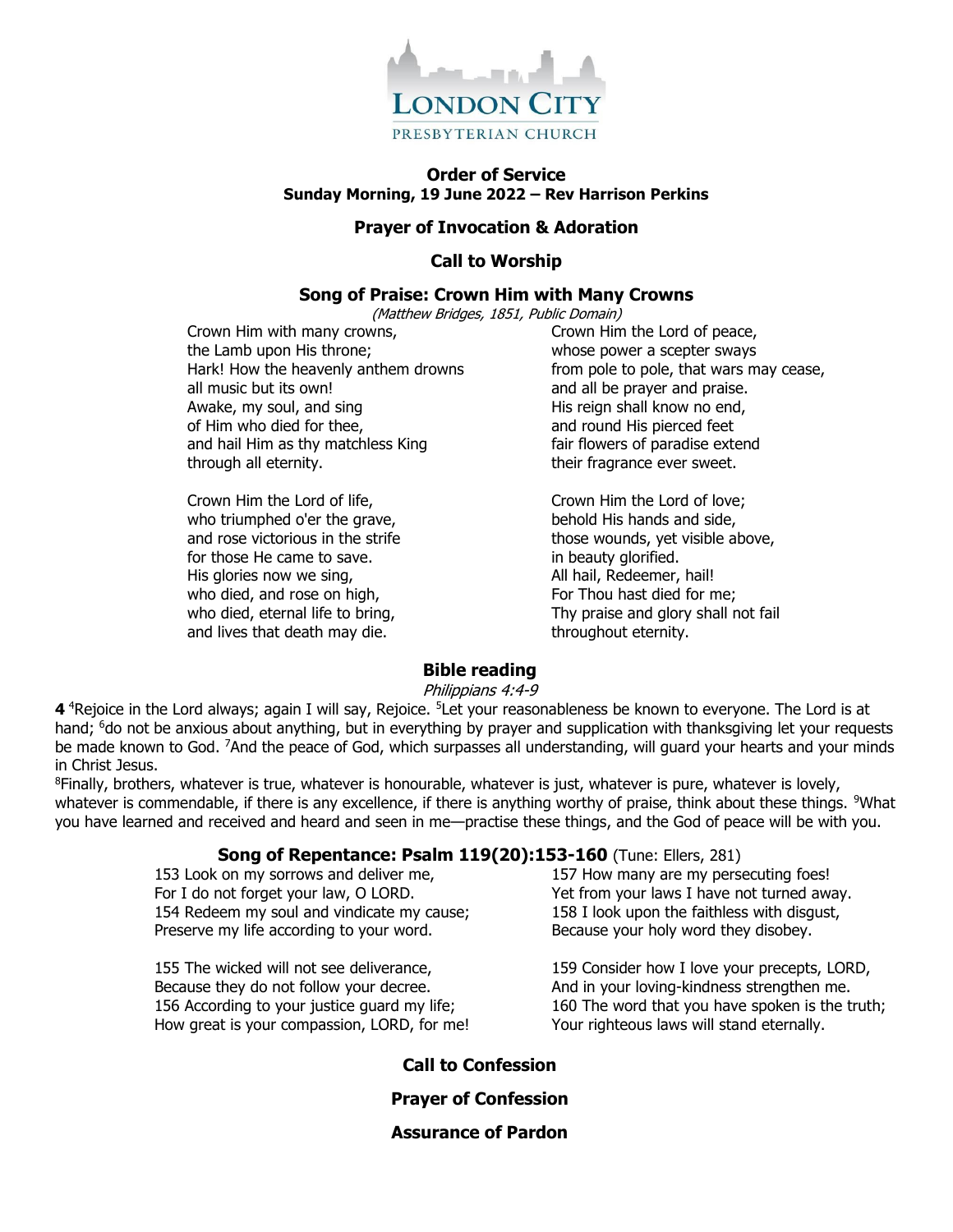## **Song of Thanksgiving: Psalm 147:7-13** (Tune: Crediton, 44)

| 7 Sing to the LORD with thankfulness;     | 10 In horses strong, equipped for war,   |
|-------------------------------------------|------------------------------------------|
| with joy his praise proclaim;             | the LORD takes no delight;               |
| And with the music of the harp            | Nor does he care for proud displays      |
| give glory to his name.                   | of human power and might.                |
| 8 He clothes the vast expanse of heaven-  | 11 The LORD takes pleasure in his saints |
| the sky with clouds he fills;             | who worship him in fear,                 |
| He makes the rain refresh the earth       | And those who trust his steadfast love   |
| and grass grow on the hills.              | will always find him near.               |
| 9 He sees the beasts that roam the fields | 12 Extol the LORD, Jerusalem,            |
| and feeds them when they call;            | Zion, your God confess.                  |
| The ravens' young cry out to him,         | 13 He makes secure your city gates,      |
| and he supplies them all.                 | and those within he'll bless.            |

### **Bible reading**

Jude

1 Jude, a servant of Jesus Christ and brother of James,

To those who are called, beloved in God the Father and kept for Jesus Christ:

<sup>2</sup>May mercy, peace, and love be multiplied to you.

<sup>3</sup>Beloved, although I was very eager to write to you about our common salvation, I found it necessary to write appealing to you to contend for the faith that was once for all delivered to the saints. <sup>4</sup>For certain people have crept in unnoticed who long ago were designated for this condemnation, ungodly people, who pervert the grace of our God into sensuality and deny our only Master and Lord, Jesus Christ.

<sup>5</sup>Now I want to remind you, although you once fully knew it, that Jesus, who saved a people out of the land of Egypt, afterwards destroyed those who did not believe. <sup>6</sup>And the angels who did not stay within their own position of authority, but left their proper dwelling, he has kept in eternal chains under gloomy darkness until the judgement of the great day— <sup>7</sup>just as Sodom and Gomorrah and the surrounding cities, which likewise indulged in sexual immorality and pursued unnatural desire, serve as an example by undergoing a punishment of eternal fire.

<sup>8</sup>Yet in like manner these people also, relying on their dreams, defile the flesh, reject authority, and blaspheme the glorious ones. <sup>9</sup>But when the archangel Michael, contending with the devil, was disputing about the body of Moses, he did not presume to pronounce a blasphemous judgement, but said, "The Lord rebuke you." <sup>10</sup>But these people blaspheme all that they do not understand, and they are destroyed by all that they, like unreasoning animals, understand instinctively. <sup>11</sup>Woe to them! For they walked in the way of Cain and abandoned themselves for the sake of gain to Balaam's error and perished in Korah's rebellion. <sup>12</sup>These are hidden reefs at your love feasts, as they feast with you without fear, shepherds feeding themselves; waterless clouds, swept along by winds; fruitless trees in late autumn, twice dead, uprooted;  $13$ wild waves of the sea, casting up the foam of their own shame; wandering stars, for whom the gloom of utter darkness has been reserved for ever.

<sup>14</sup>It was also about these that Enoch, the seventh from Adam, prophesied, saying, "Behold, the Lord comes with ten thousands of his holy ones, <sup>15</sup>to execute judgement on all and to convict all the ungodly of all their deeds of ungodliness that they have committed in such an ungodly way, and of all the harsh things that ungodly sinners have spoken against him." <sup>16</sup>These are grumblers, malcontents, following their own sinful desires; they are loudmouthed boasters, showing favouritism to gain advantage.

 $17$ But you must remember, beloved, the predictions of the apostles of our Lord Jesus Christ.  $18$ They said to you, "In the last time there will be scoffers, following their own ungodly passions." <sup>19</sup>It is these who cause divisions, worldly people, devoid of the Spirit. <sup>20</sup>But you, beloved, building yourselves up in your most holy faith and praying in the Holy Spirit, <sup>21</sup>keep yourselves in the love of God, waiting for the mercy of our Lord Jesus Christ that leads to eternal life. <sup>22</sup>And have mercy on those who doubt;  $^{23}$ save others by snatching them out of the fire; to others show mercy with fear, hating even the garment stained by the flesh.

<sup>24</sup>Now to him who is able to keep you from stumbling and to present you blameless before the presence of his glory with great joy, <sup>25</sup>to the only God, our Saviour, through Jesus Christ our Lord, be glory, majesty, dominion, and authority, before all time and now and for ever. Amen.

### **Sermon Series: Meeting God in His Means of Grace**

**Sermon: Prayer in Principle**

**Pastoral Prayer**